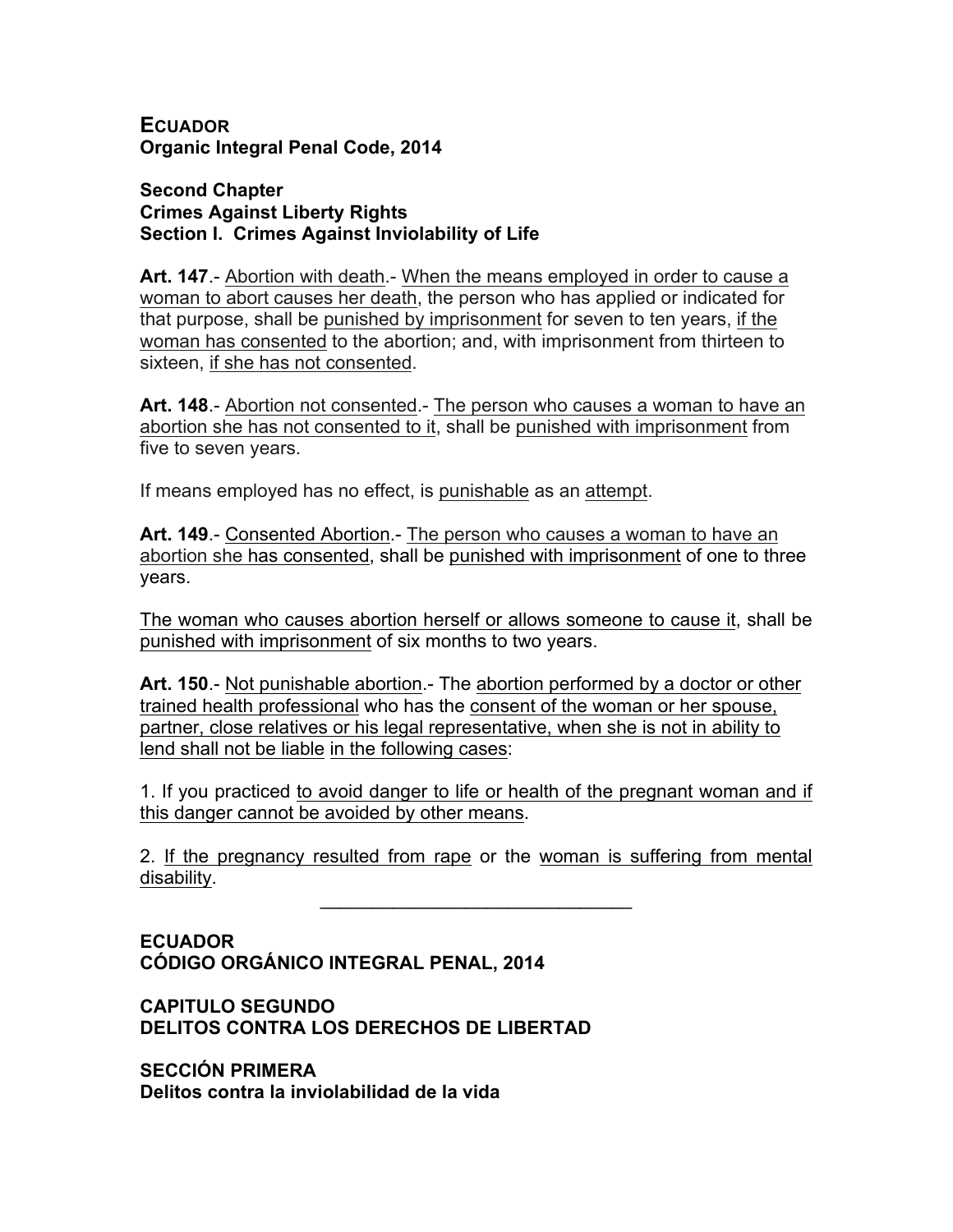**Art. 147**.- Aborto con muerte.- Cuando los medios empleados con el fin de hacer abortar a una mujer causen la muerte de esta, la persona que los haya aplicado o indicado con dicho fin, será sancionada con pena privativa de libertad de siete a diez años, si la mujer ha consentido en el aborto; y, con pena privativa de libertad de trece a dieciséis años, si ella no lo ha consentido.

**Art. 148**.- Aborto no consentido.- La persona que haga abortar a una mujer que no ha consentido en ello, será sancionada con pena privativa de libertad de cinco a siete años.

Si los medios empleados no han tenido efecto, se sancionará como tentativa.

**Art. 149**.- Aborto consentido.- La persona que haga abortar a una mujer que ha consentido en ello, será sancionada con pena privativa de libertad de uno a tres años.

La mujer que cause su aborto o permita que otro se lo cause, será sancionada con pena privativa de libertad de seis meses a dos años.

**Art. 150**.- Aborto no punible.- El aborto practicado por un médico u otro profesional de la salud capacitado, que cuente con el consentimiento de la mujer o de su cónyuge, pareja, familiares íntimos o su representante legal, cuando ella no se encuentre en posibilidad de prestarlo, no será punible en los siguientes casos:

1. Si se ha practicado para evitar un peligro para la vida o salud de la mujer embarazada y si este peligro no puede ser evitado por otros medios. 2. Si el embarazo es consecuencia de una violación en una mujer que padezca de discapacidad mental.

Source: contact in Ecuador.

## **Penal Code (former)**

## **Chapter I.** *Crimes Against Life*

 $\mathcal{L}_\text{max}$  and  $\mathcal{L}_\text{max}$  and  $\mathcal{L}_\text{max}$ 

**Art. 441.** Whoever gives food, beverages, drugs, or by violence or any other means intentionally causes any abortion to a woman who has not consented to it, shall be punished by three to six years of imprisonment or less.

If the means employed have not taken effect, the punishment shall be for an attempt.

**Art. 442.** When an abortion was caused by violence voluntarily made but without any intention of causing (an abortion), the guilty person will be punished with imprisonment from six months to two years.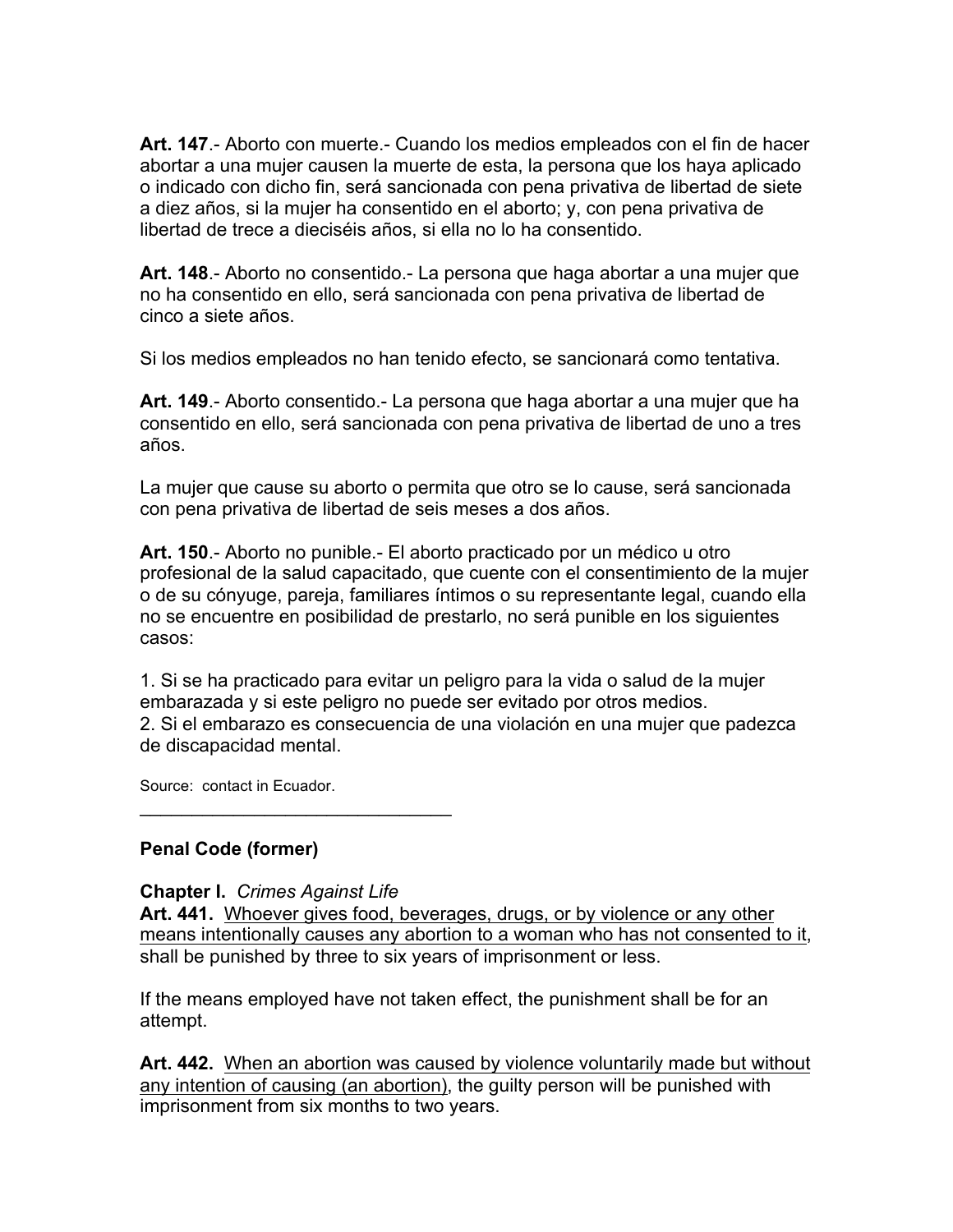If violence was committed with malice or with knowledge of the (pregnancy) status of the women, the prison sentence is one to five years.

**Art. 443.** Whoever gives food, beverages, drugs or any other means (to cause a woman to have an) abortion she has consented to, shall be punished with imprisonment from two to five years.

**Art. 444.** The woman who voluntarily consents to (an abortion), or causes the abortion herself, shall be punished with imprisonment of one to five years.

If she consents to abort or causes the abortion herself to conceal her dishonor, she shall be punished by six months to two years in prison.

**Art. 445.** When the means employed in order to cause a woman to abort causes her death, when applied or stated for this purpose shall be punished by three to six years of minor imprisonment if the woman has consented to the abortion; with rigorous imprisonment from eight to twelve years if the woman has not consented.

**Art. 446.** In the cases covered by Articles 441, 443 and 445, if the culprit is a doctor, obstetrician, midwife, nurse or pharmacist, (the duration of) imprisonment will be replaced with imprisonment of three to six years for the lowest imprisonment; four to eight years for rigorous imprisonment; and twelve to sixteen years for extraordinary rigorous imprisonment.

**Art. 447.** The abortion performed by a physician, with the consent of the woman or her husband or close family … is not punishable:

- 1. If you have done (the abortion) to prevent danger to the life or health of the mother, and if this danger can not be avoided by other means; and,
- 2. If the pregnancy is (caused by) a rape, or rape committed to an idiot or insane woman. In this case, the abortion consent of the legal representative of women will be required.

 $\mathcal{L}_\text{max}$  and  $\mathcal{L}_\text{max}$  and  $\mathcal{L}_\text{max}$ 

## **Código Penal (former)**

**Capitulo I.** *De los Delitos Contra la Vida*

**Art. 441.** El que por alimentos, bebidas, medicamentos, violencias o cualquier otro medio hubiere, intencionalmente, hecho abortar a una mujer que no ha consentido en ello, será reprimido con tres a seis años de reclusión menor.

Si los medios empleados no han tenido efecto, se reprimirá como tentativa.

**Art. 442.** Cuando el aborto ha sido causado por violencias hechas voluntariamente, pero sin intención de causarlo, el culpado será reprimido con